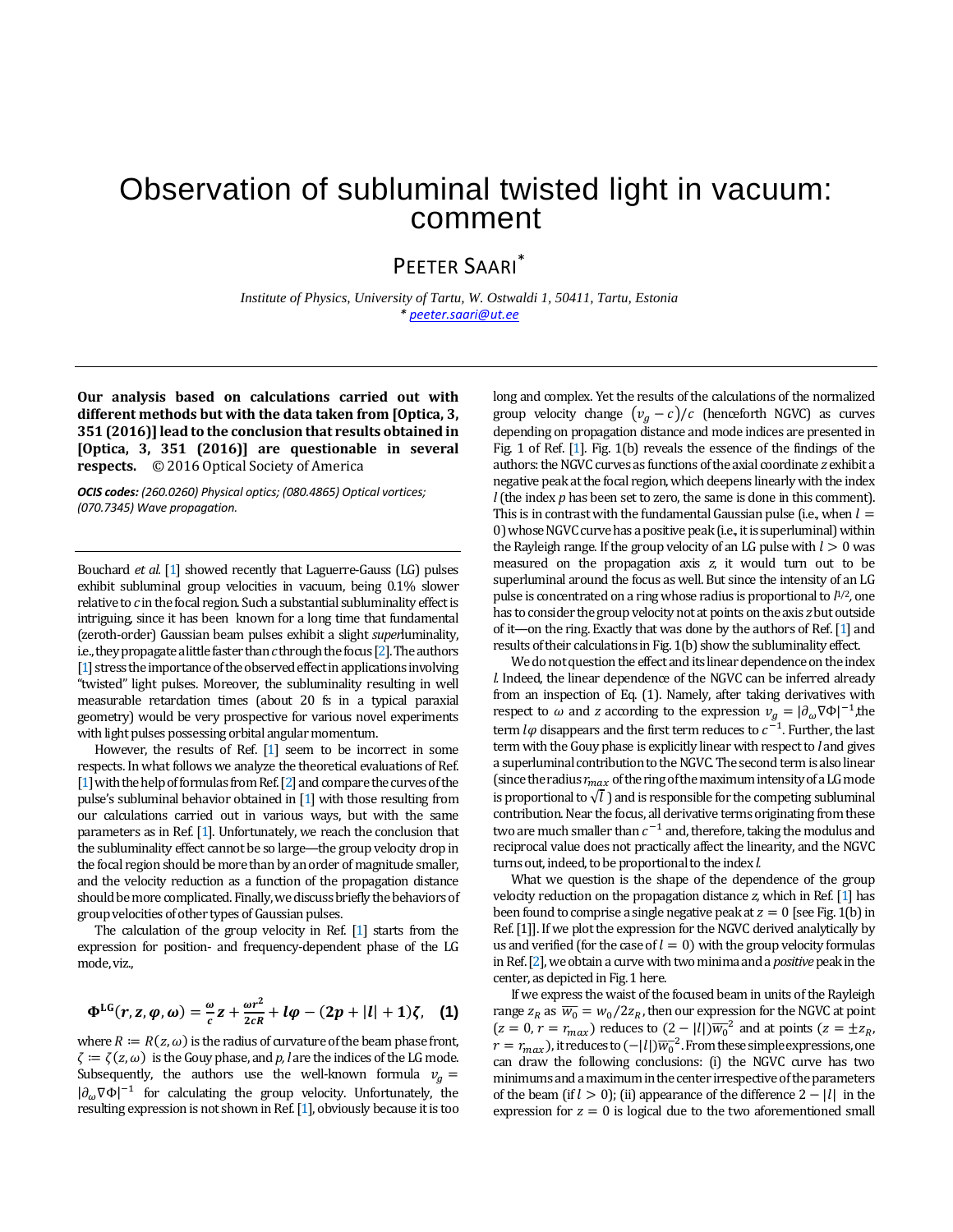terms of opposite sign in Eq. (1); (iii) in the case of  $l = 2$  the subluminal and superluminal contributions into the group velocity compensate each other at  $z = 0$ ; and (iv) since for any paraxial geometry, the condition  $\overline{w_0^2} \ll 1$  is very well fulfilled, the higher-order (nonlinear) terms are negligible in the expressions for the group velocity. For the beam parameters taken from the caption of Fig. 1(b) we obtain  $\overline{w_0^2}$  =  $9.8 \times 10^{-6}$ , which is about 16 times smaller than in the expression  $-1.6 \times 10^{-4}$ l given for the NGVC in Ref. [1]. Moreover, the proportionality factor  $-1.6 \times 10^{-4}$  is said to be calculated from the beam waist  $w_0 = 100 \ \mu m$  and with this value the discrepancy is 100fold, as  $\overline{w_0^2} = (2\pi w_0/\lambda)^{-2} = 1.6 \times 10^{-6}$ . The same small value follows from Eq. (14) of Ref. [3], where an averaged group velocity has been calculated. Hence, we also question the strength of the group velocity reduction effect found in Ref.[1].

At this point, we must admit that our analytical derivations were carried out—like in Ref. [2]—under the assumption that a known small shift in position between the geometrical focus and the LG beam waist is negligible. This assumption not only is well justified in the given paraxial geometry—the convergence angle of the focused beam is as small as 0.36 deg—but also avoids too-cumbersome expressions in the derivations.

Nevertheless, for a strict comparison, we carried out a numerical computation of the NGVC following the procedure described in the Supplementary material of Ref. [1], i.e., taking into account Eq. (S11) which expresses the radius *R* of the phase front curvature without the above-mentioned assumption. Our result for  $l = 5$  is shown in Fig. 1. The curve is indistinguishable from the one obtained by our analytical expression derived under the above-mentioned assumption. This is because the factor  $1/R(z, \omega)$  in Eq. (1) differs less than 0.1% if calculated with and without the assumption.



**Fig. 1**. Group velocity at the radial position corresponding to the LG beam (with  $l = 5$ ,  $p = 0$ ) intensity maximum as a function of propagation distance. The curve has been calculated numerically with the same beam parameters as in Fig. 1(b) of Ref. [1] (pulse carrier wavelength 795 nm, beam waist 2.5 mm in the plane of a thin lens of focal length 400 mm), but the curve substantially differs from the corresponding one in Fig. 1(b) of Ref. [1]. At the same time, it coincides—as it should—with the curve plotted from our analytical expression obtained under the very well fulfilled assumption considered in the text.

The two minimums in Fig. 1 merge into one (like in Ref.[1]) if we calculate the curve for such radial distances that exceed more than 1.5 times the radial distance of the beam maximum. But such curves are senseless since at such radial positions, the beam intensity is less than 10% of the maximum value. Comparing Fig. 1 here and inRef. [1]

quantitatively, we see that according to our calculations the group velocity reduction effect is almost 20 times weaker.This means that the delays caused by the subluminality of the pulse should be of the order of 1 fs instead of tens of fs as reported in Ref.[1], which would require for their measurement an elaborated sub-femtosecond technique

The experiments carried out by the authors of Ref.[1] are in accordance with their theoretical results: measured delays grow linearly with  $l = 0, 1, 2, ...$  6 up to 26 fs. The autocorrelation traces for obtaining the delays were measured with a surprisingly high SNR, and the authors were able to observe few-micrometer shifts of 201  $\pm$  6  $\mu$ m wide autocorrelation traces, which is surprising also. We do not want and one cannot without knowing all the relevant technical details—to comment further on their experiments. However, a question arises whether the grating patterns on the SLM could not contribute into the *l*-dependence of the delays, since it is known that diffractive optical elements cause observable subluminal propagation of light pulses (see [4] and the references therein].

As a matter of fact, when calculating the delay experienced by the LG pulse  $(l > 0, p = 0)$  propagating over a distance along the axis z, one must not use the absolute value of the group velocity as done in[1], but, instead, e. g., its projection onto the axis z. Such quantity does not reach *c* far from the focus but, instead, a constant value  $v_{az} \approx c(1 - 1 \times$  $10^{-5}$ *l*) for the given beam parameters, resulting in the delay about 70 fs over one focal length if  $l = 5$ . A similar delay results from Eq.(3) of [3] which gives an averaged  $v_{gz}$ . Hence, the comparatively large experimental values of the delay up to 26 fs measured in [1] need not to be incorrect.

Finally, it is appropriate here to consider other possibilities to generate subluminal LG pulses. Pulses built from a given monochromatic mode are of various types, with different propagation properties, determined by how the (interrelated) parameters of the mode as a Fourier constituent of the pulse depend on the frequency or wavelength [5]. For example, frequency-independent Rayleigh range results in the so-called isodiffracting Gaussian beam pulse [6], whose peak propagates with strictly luminal group velocity. In this way one can distinguish three types of Gaussian pulses [7] and even four types of Airy pulses [8, 9]. Contrary to the case of frequency-independent input waist—just the case considered so far, when the on-axis group velocity is superluminal in the focal region—in the case of frequencyindependent waist of the focused beam the group velocity is *subluminal* even on the axis [7, 10]. Parenthetically, let us note that superluminal group velocity of the pulses considered in Ref. [1] and here does not allow superluminal signaling since the waist  $w_0$  is inversely proportional to frequency and, therefore, the pulse transforms substantially its shape in the focal region. The last circumstance, by the way, may affect the autocorrelation measurements.

In the case of frequency-independent  $w_0$ , the Gouy phase term in Eq.(1) gives also a subluminal contribution to the group velocity, so that the positive peak in Fig. 1 should disappear. Unfortunately, our calculations showed that this contribution results in less than a two-fold reduction of the group velocity in comparison to Fig.1.

In conclusion, our analysis and calculations force us to question in several respects the interesting and promising results obtained in Ref.[1].

**Funding.** Eesti Teadusagentuur **(**Estonian Science Foundation) (PUT369).

**Acknowledgment**. The author is thankful to Yannis Besieris for valuable comments.